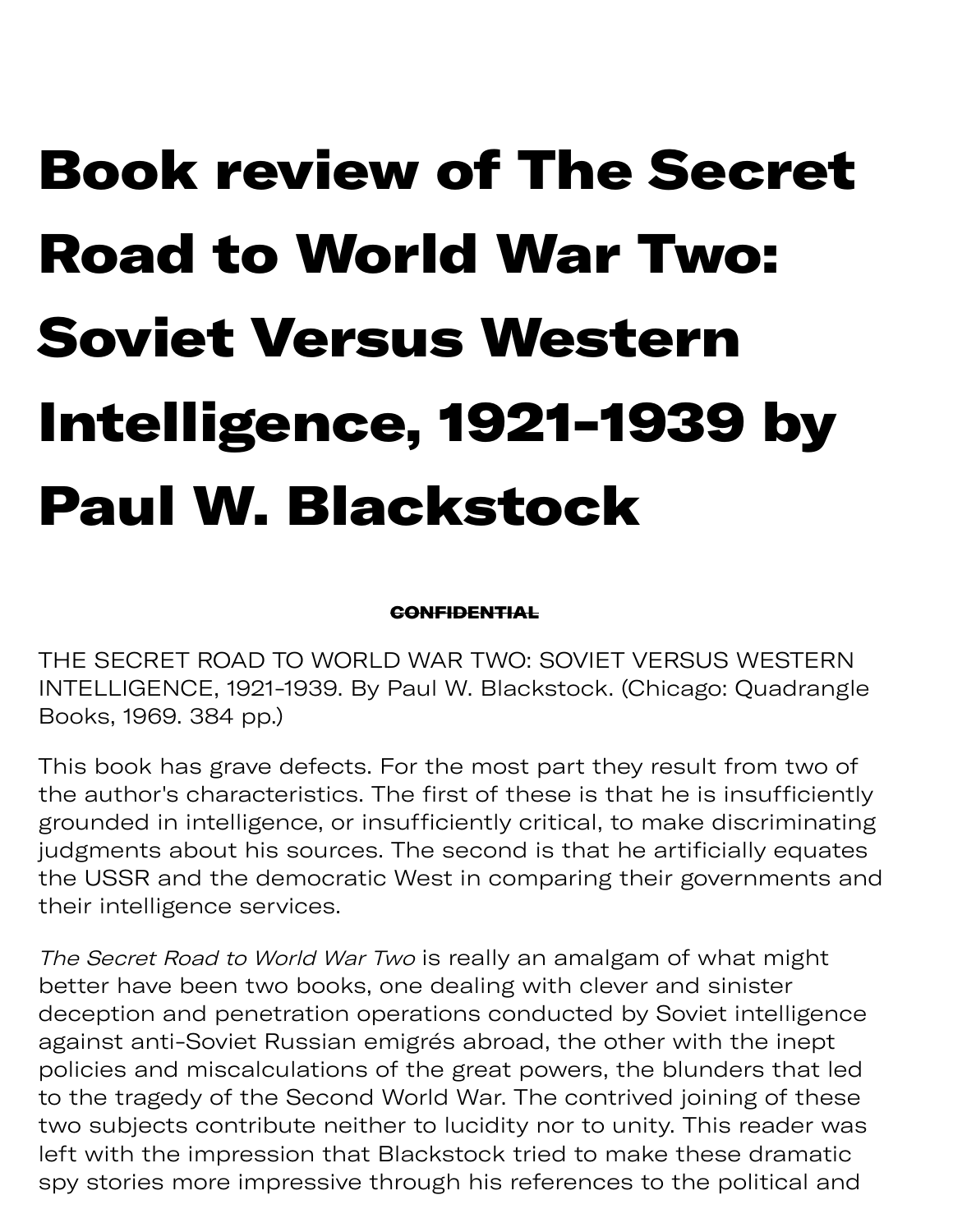historical dynamics of the time. His views as an historian are those of Robert Tucker, of John Erickson, and in part George F. Kennan.

spy s pr ugh his r e pr ugh his r e pr ugh his r e pr ugh his r e pr ugh his r e pr ugh his r e pr ugh his r e

Both the title and the sub-title are misleading. The word road implies that the contest between the secret services of East and West led to war; yet the author fails to produce any evidence supporting this view. As for the sub-title, "Moscow's Allegations about Soviet versus Western Intelligence" would have been more accurate. And the title itself might more appropriately have suggested Soviet ingenuity in such operational specialities as disinformation, provocation, and liquidation. The real struggle, moreover, was not a contest of equals, a hidden conflict between intelligence antagonists, but a ruthless campaign by the Soviet services to destroy the Russian emigré groups abroad, viewed by the Stalinists as a nuisance and potential threat, as well as the internal enemies, real and imaginary, of the Communist regime.

The work is divided into four major sections, each of which includes a string of episodes attributed by the author to a Soviet-Western war of wits between their services of intelligence and counterintelligence during the 1920's and 1930's. In each of the four parts Blackstock tries to bolster his thesis by data drawn from other Western writers and from official Soviet interpretations, with only an occasional note of skepticism about the latter. (This approach to the subject reminded this reader of the grossly disinformational book by Sayers and Kahn, The Great Conspiracy, Little Brown and Co., Boston, 1946, in which the putative authors chose from a mass of Western documentation those accounts best suited to support and "prove" the Soviet version and justification of their operations.)

Blackstock has carried out extensive research, in the course of which he examined all the materials available in libraries of several countries and in the archives of anti-Soviet organizations that plotted indefatigably but ineptly the overthrow of the Bolshevik regime. He personally interviewed some of the last surviving emigrés who participated in the confused, tumultuous events of the era, and he discovered hidden papers and diaries left behind by participants long since dead. But digging up facts is less important than understanding them and interpreting them correctly. Here Blackstock falls short. He does not know enough of the history of revolutionary Russia or of the realities of power in the USSR. He does not understand Russian psychology. He accepts uncritically both authorized Soviet versions of events and the opinions of emigrés who were completely disoriented by the crushing defeats inflicted on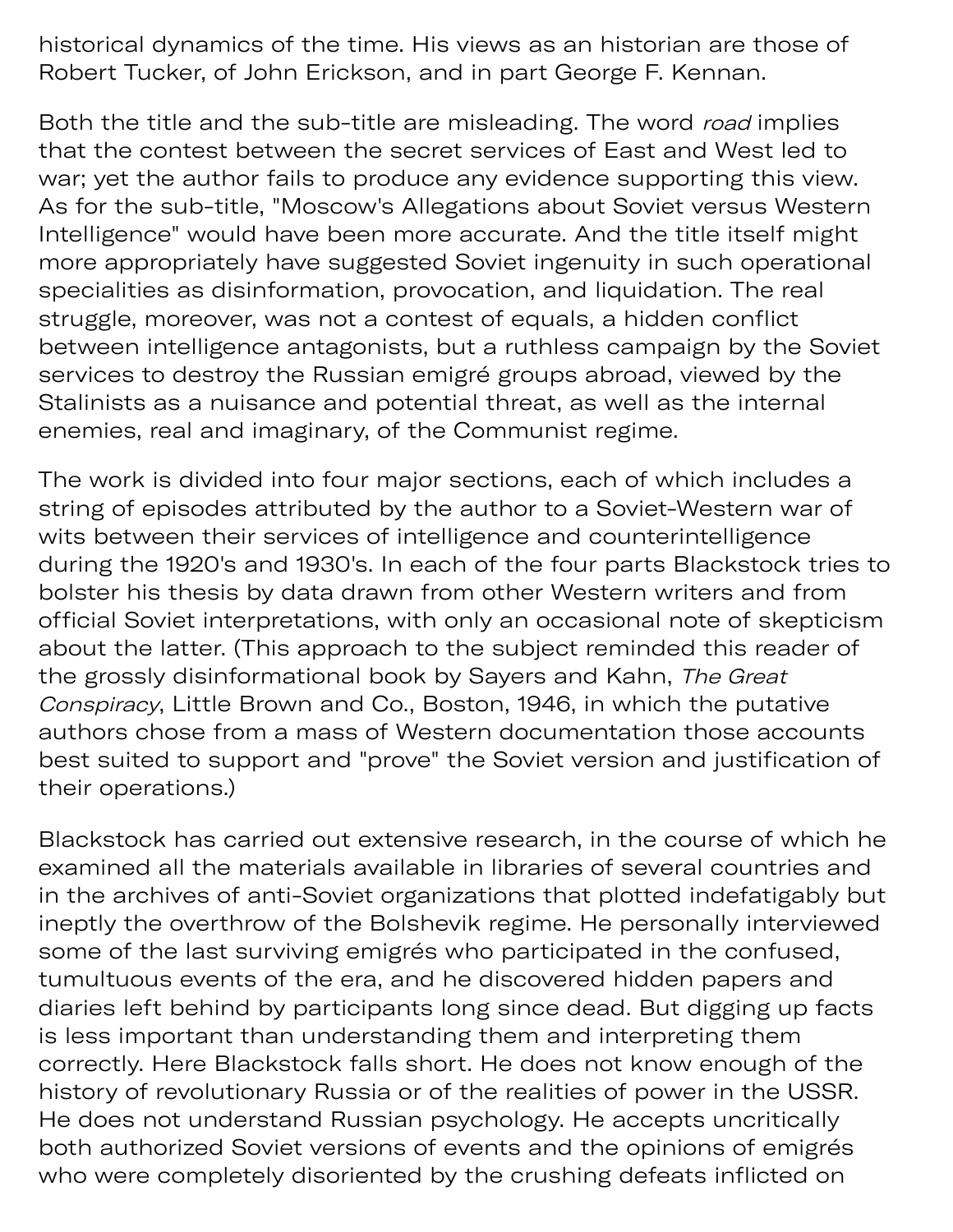them.

The book also contains occasional distortions and half-truths that seem to have originated with the author, not his sources. For instance, Blackstock alleges that most of the roughly one million Russian refugees and emigrés bowed to the reality of the Bolshevik regime and began in their adopted lands the process of assimilation. A minority even joined the Communist Party. He finds that 75 per cent of the Party's membership in Chicago, for example, was of Russian origin, and creates an impression that these members were refugees from Bolshevism, whereas in fact they were predominantly pre-1917 Jewish immigrants from Russia, people who had never lived under Communist power.

ple ely dis y the crushing de

Other less obvious inaccuracies result from the author's tendency to generalize and oversimplify. He says, for example, that after 1925' the "European world" (meaning the West) was polarized spiritually and politically into a Communist, anti-fascist left and a pro-fascist right that was ready to appease Hitler at almost any price in the hope that he could be turned against the Soviet state (p. 195). He argues that the freefloating political violence of right-wing and left-wing European mobs was matched in the United States by the cold-blooded violence of organized crime under gangster overlords (p. 196). lie asserts that bloody purges in the Soviet Union in 1937 were paralleled by the epidemic of denunciations in the United States during the McCarthy period (p. 225).

This kind of recurring generalization awakens an impression that the writer wants to disarm any reader who may be skeptical of Soviet explanations of their secret operations and their excesses. After all, he argues, America had its corresponding hysteria. And the British reactionaries, responsible for the Arcos raid and the break in diplomatic relations, precipitated the war scare in the Soviet Union. The threat of war—whether in fact it was real or merely invented by the Kremlin for purposes of propaganda—was the basis for an abrupt increase in OGPU arrests of Western intelligence agents inside the USSR in the summer of 1927, as shown in Blackstock's table (p. 166). Of 192 spies arrested in that year, 167 were seized in May and June. Soviet propaganda denounced almost all of them as agents controlled by the British SIS (p. 166). Blackstock's conclusion is that the traumatic events of that year made the Soviets realize the urgency of doing battle with the Western intelligence services.

The author's failure to distinguish among the various Soviet services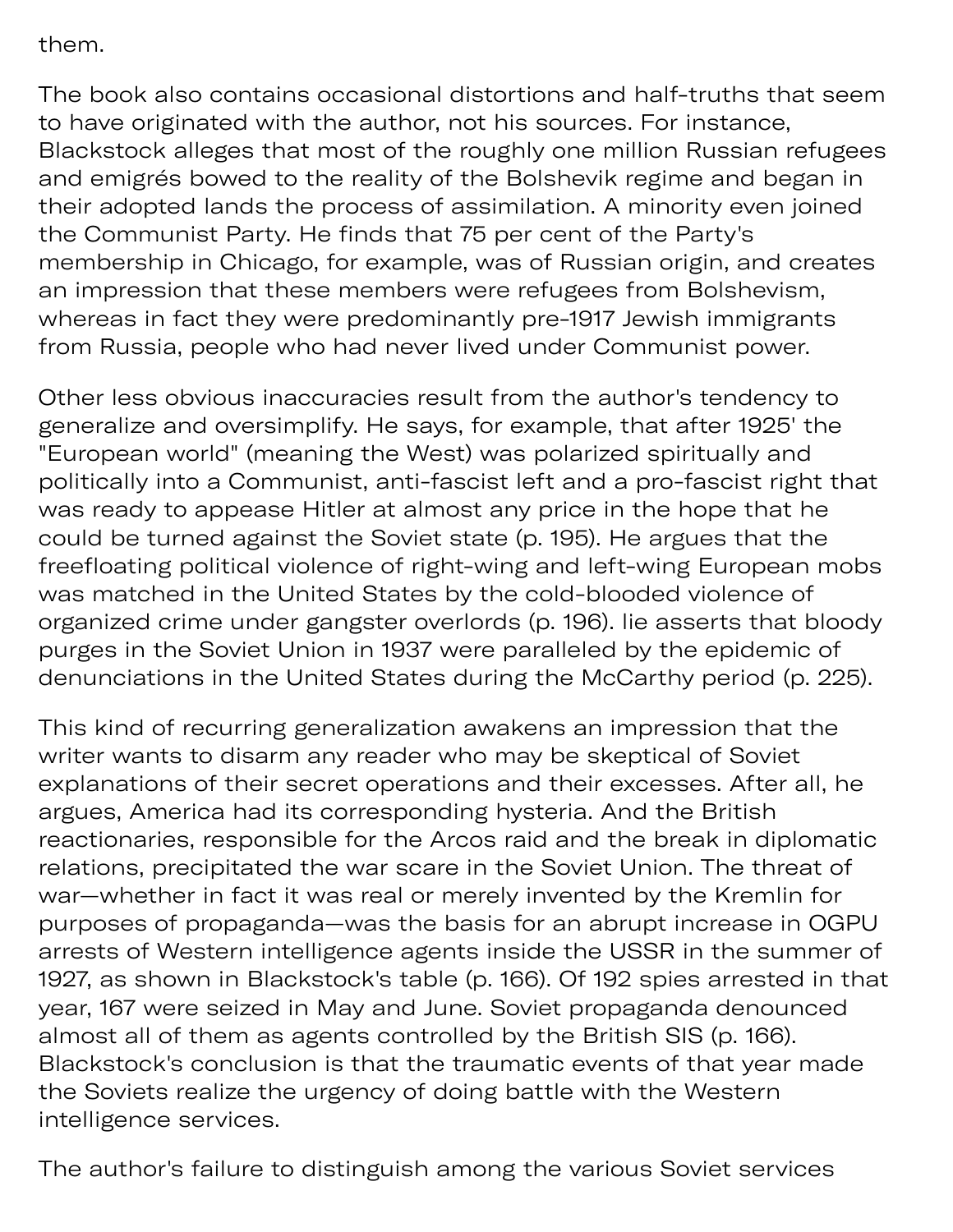pitted against the West is a defect that is not uncommon among nonprofessional writers on the subject. David Dallin's Soviet Espionage (Yale University Press, 1955) talks almost exclusively about the GB (Gossudarstvennaia Bezopasnost, or State Security), for example, whether in fact he meant the Cheka and its many successors, together with their branches and subdivisions, or the GRU and its military and positive intelligence subgroups and affiliates. Such lack of precision about the identities and structural positions of the Soviet agencies is disconcerting to a reader interested in counterintelligence. Blackstock either has nothing to tell such readers or he confuses the issues.

Much of Blackstock's account concerns aggressive Soviet operations against counterrevolutionary groups of emigr6s abroad as well as real and imaginary traitors at home. Such activities were predominantly, if not exclusively, the responsibility of the Cheka, OGPU, and NKVD. But Blackstock does not clarify or even suggest the role that the GRU or any other military intelligence element played in the contest or in the cooperation with the German military and the rapprochement with Hitler that Stalin avidly sought. Thus it is far from clear who the principals were and what units were engaged in the numerous operations. When the Trust operation collapsed in 1927, the OGPU foreign section speedily rebuilt networks of agents in all the capitals of Europe (p. 195). Walter Krivitsky, according to Blackstock, was among the OGPU professionals who directed the work. Yet it is known from Krivitsky's own depositions as well as other accounts that he was a GRU officer and had no dealings with OGPU until 1935. In one passage Blackstock expresses annoyance with writers who lump together the various Nazi intelligence services, labelling all of them as Gestapo. Here he commits the same offense.

The author quotes the dictum of Boris Nikolaevsky, by now almost a clich6, that to understand the real motives behind foreign policy one must study the battle of the secret services, a war waged constantly beneath the surface of history. In the prewar era of Stalin, however, the activities of the OGPU and the NKVD, at home and abroad, reflected Soviet domestic concerns rather than foreign policy, i.e., they were designed to support the conspiracy at the top that guaranteed the absolutism of Stalin's rule. Blackstock's entire book, despite its inaccurate title, is proof of the point.

The first of the four sections of the book takes up one hundred pages. It is the story of the Trust; the monumental exercise in deception and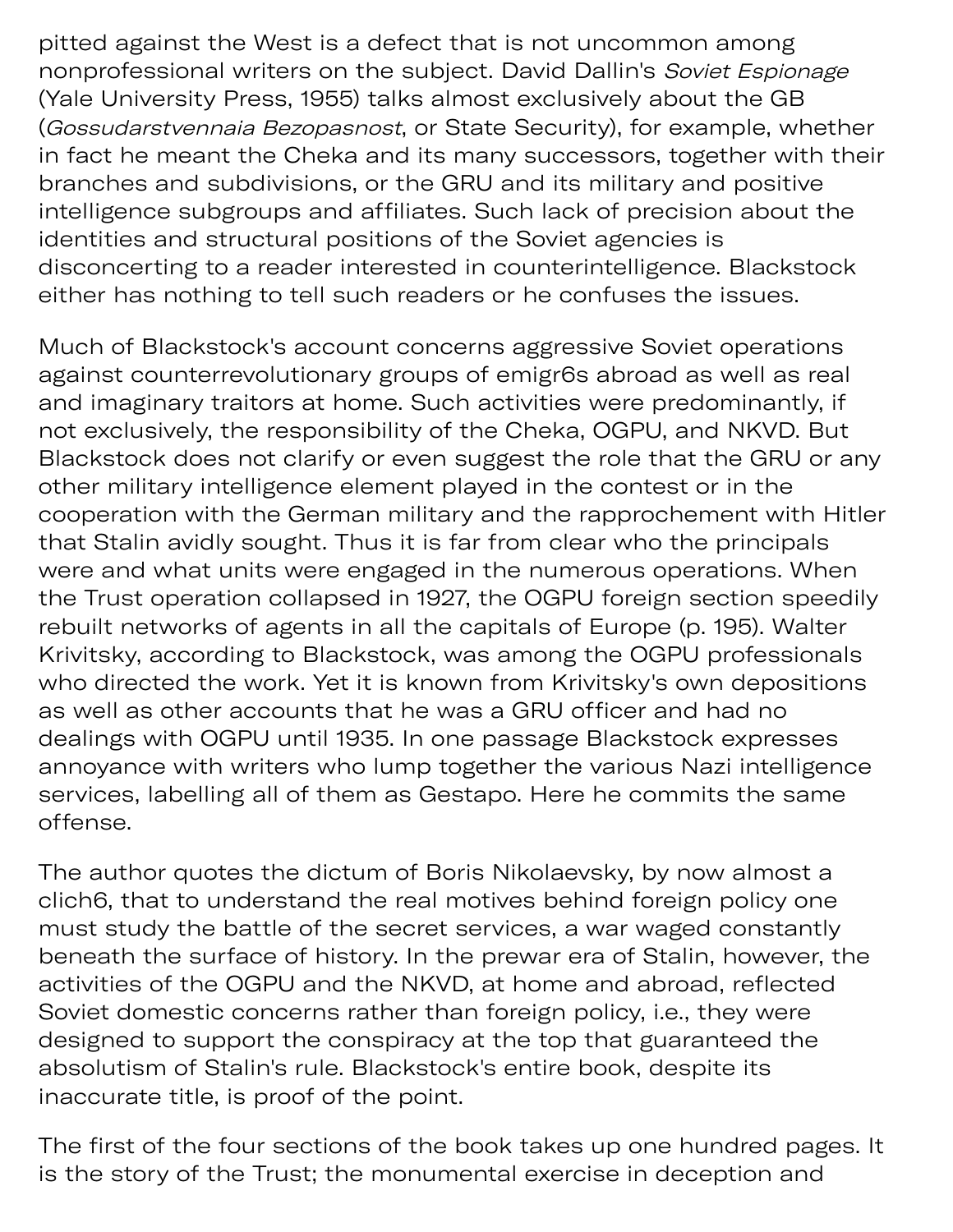provocation contrived by the chiefs of OGPU counterintelligence and directed against the emigration abroad from 1922 to 1927. The legend contrived by the Soviet specialists was the story of a secret monarchist organization which, they claimed, had come into being in Petrograd by 1921. This network had supposedly succeeded in banding together the patriotic elements of the old capital into units determined to liberate Mother Russia from Bolshevism. The OGPU ensured that the electrifying news reached the ears of the leaders of the White Russian emigration, which consisted of monarchists, former high officials of the Tsar, expropriated industrialists, and tens of thousands of exasperated tsarist officers. Most of these people lived in poverty and longed for the day when they, together with the armies of the great powers, would march into Russia, overthrow the regime and resume their rightful posts in a liberated homeland.

Alexander Yakushev had been a high official of the Tsar's Civil Service. An unprincipled and promiscuous man, he agreed to play the OGPU's game.' He went to Germany and reported to the High Monarchist Council in Berlin about the development of the conspiracy by the Monarchist Organization of Central Russia, MOCK. He was well received by the leading emigrés and by the Grand Duke Nikolai Nikolayevich, the pretender to the Russian throne. Later two more "conspirators" were sent abroad with the same tale. Both were well-known tsarist generals who had thrown in their lot with the red regime. Through Russian emigre channels, the Polish, French, and English services soon began to receive disinformation, fabricated by the OGPU. With the "help" of the Trust, the anti-Soviet organizations abroad began to send spies and terrorists into the USSR. Some were executed, but others were allowed to survive and leave the country for the purpose of maintaining the confidence of the emigrés and the Western services in the M OCR.

Blackstock is right when he says that the Trust was one of the OGPU's most successful foreign ventures, although he is by no means the first to recognize this fact. He disagrees with Richard Wraga and others who have maintained, correctly, that the M OCR was an OGPU hoax from the outset. Blackstock supports instead the official Soviet version, which maintains that the OGPU penetrated the MOCR, the Trust, after its establishment, and that the OGPU recruited key monarchists abroad, such as Yakushev and General Zayonchkovskiy. Blackstock admits that the official Soviet chronicler, Lev Nikulin (Mertvaia Zyb, Moscow, 1965, The Deadly Swell, usually translated in English as The Swell of the Sea) had to make radical revisions in each of his three consecutive editions, but he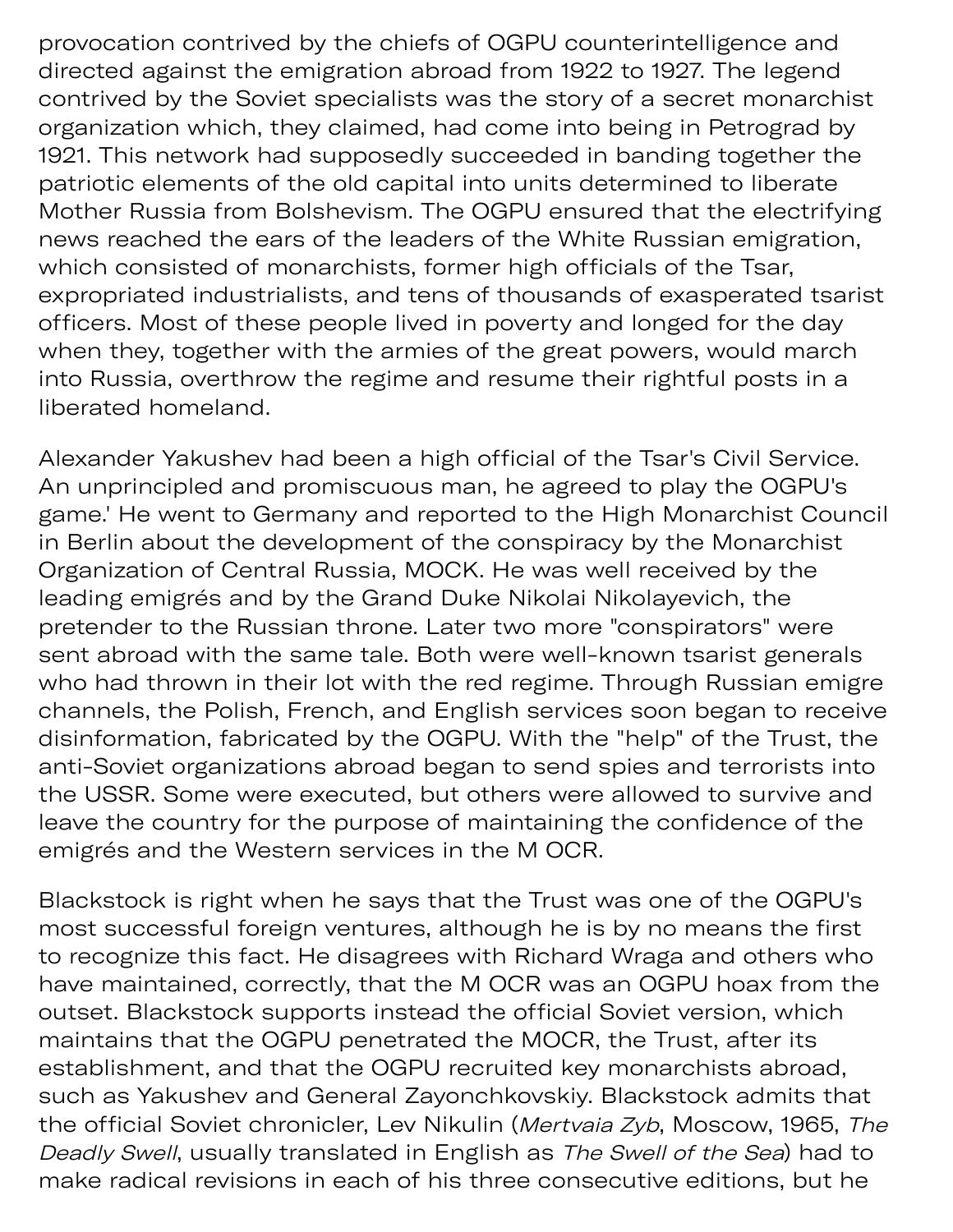follows the Nikulin line nevertheless. The result is that the smell of provocation and deception is obliterated by the less acrid odor of penetration.

The ideology of the Soviet-controlled Trust operatives was tailored to please Western tastes. They were anti-interventionists. They propagated the deception that the Bolshevik regime was becoming more and more like the capitalistic West and added that it would soon collapse anyway. They opposed terror as an unproductive tactic potentially harmful to the Trust, which needed only moral and financial support to remain a steady and good source of intelligence, i.e., disinformation.

Blackstock's account tells us of the famous revolutionary Boris Savinkov, who before the revolution had organized the assassination of the Grand Duke Sergei, the uncle of the Tsar, and of Minister of the Interior Plehve, and who later, fighting against the Bolshevik revolution, seized three cities on the Volga in 1918. Savinkov was duped by the Trust and was persuaded in 1924 to cross into Russia illegally in the expectation of leading the secret army, which had never existed, against the Kremlin. Despite his entrapment and death, his co-conspirator, the British intelligence officer Sidney Reilly, who had been under a death sentence in the Soviet Union since 1918, let himself be lured in 1925 to Moscow, where he was executed.

Blackstock recognizes that neither Savinkov nor Reilly represented a serious threat to Soviet security and that their liquidation first cast doubt upon the Trust. The author expresses the opinion that the OGPU became overconfident because of its initial successes. "They thought they could deceive the Western intelligence agencies indefinitely." He appears unaware, however, of the study put out by the Soviets in 1967.<sup>1</sup>

The author maintains that in 1927 the combined Western intelligence agencies conducted a major offensive against the USSR. To support this unconvincing assertion, he quotes largely from the Moscow press and reproduces its statistics on the arrests of Western spies. He provides practically no details about the alleged offensive except for the story of what he describes as "vest-pocket terrorist raids" conducted by the Combat Corps of General Kutyepov. The general was supposedly suspicious of the Trust from the very beginning. In 1927, acting without the Trust's knowledge, he sponsored a few (and for the most part unsuccessful) teams that entered Russia for purposes of espionage and terrorism. By then, however, the Trust had collapsed, mainly because of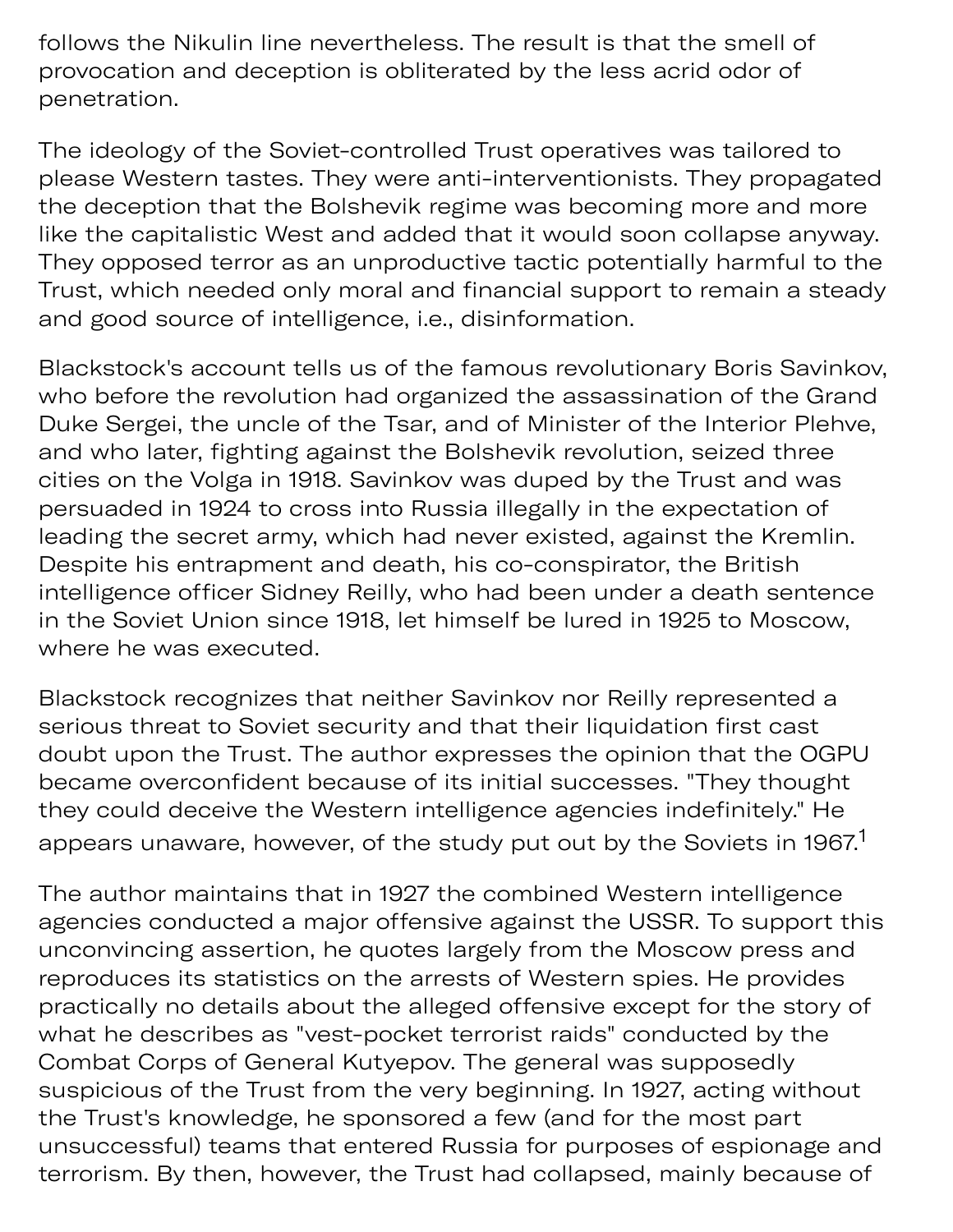the apparent defection of one of the principal OGPU agents, "Opperput," whose real name was Edward Ottovich Staunits.

 $y$  th p d, mainly by d, mainly by d, mainly by d, mainly by d, mainly by d, mainly by d, mainly by d, mainly by d, mainly by d, mainly by d, mainly by d, mainly by d, mainly by d, mainly by d, mainly by d, mainly by d, m

While the Trust still inspired faith, it duped one Vassily Shulgin, who had been a conservative member of the Tsarist Duma. He was led to believe that his son, who had disappeared in tumultuous Russia, had been confined in an insane asylum in the Ukraine. Desperately eager to find the boy, Shulgin was helped by the men of the Trust to enter Russia secretly. They then told him that they had not been able to locate his son after all, but they enabled him to travel extensively. He "secretly" visited Kiev, Leningrad, and Moscow, each of which had been the nation's capital during one epoch or another. The OGPU also arranged for his untroubled exit. The Trust even helped Shulgin to publish in the West his famous book, Three Capital Cities. His experience in the USSR and the story of his meetings with the leaders of the internal "conspiracy" convinced most of the emigrés who had begun to doubt the Trust that its integrity had been vindicated.

Nikulin's novel, The Swell of the Sea, is a better source than many Soviet works; the author was given access to the OGPU files on the Trust case. Thus Blackstock, who, as indicated above, leans heavily on Nikulin, is closer to the mark in his treatment of the Trust than in other parts of his book. But there are distortions in Nukulin's story, and Blackstock seems to be unaware of them. As is well known, the Soviet intelligence services bitterly resent defections from their ranks, try to conceal them whenever possible, and attempt to distort them through disinformation when they cannot be concealed. Edward "Opperput" had been one of the most effective OGPU operatives inside the Trust. In 1927 he broke with the Trust and fled to Finland with Maria Zakharchenko. His sensational revelations appeared in the Latvian and Finnish press. He was interrogated by Finnish authorities by intelligence officers from other countries. The Trust lay in shambles. But the OGPU decided not to admit defeat. It portrayed Opperput as a "white guardist," an enemy, and did not admit that before his defection he had been used by them as a hatchet man against the Russian emigrés.

Lev Nikulin and the KGB have similarly concealed the true role of Maria Zakharchenko, the Joan of Arc of the Trust. The OGPU became interested in her because she was the niece of the anti-Soviet General Kutyepov. (Blackstock says that Zakharchenko and Kutyepov were not related (p. 49). Nikulin says (pp. 107 and 206) that they were cousins.) With the help of Zakharchenko's lover, a former cavalry officer, the OGPU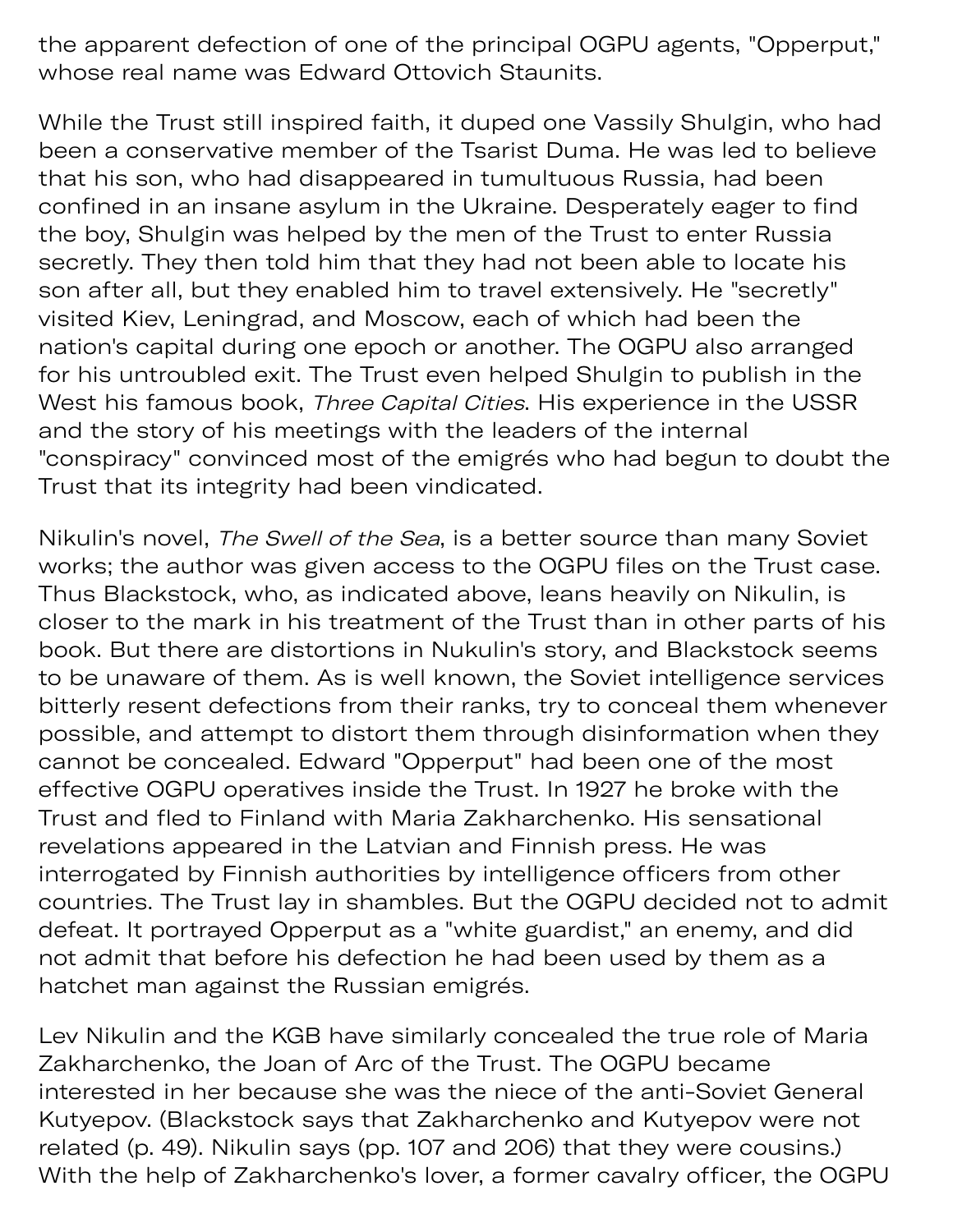recruited her in Yugoslavia. When she and Opperput broke with Soviet intelligence and fled to Finland, General Kutyepov and the other anti-Soviet emigrés assembled in Helsinki demanded that Opperput prove his sincerity by returning to the Soviet Union and carrying out a series of anti-Communist and terrorist operations there. Maria rebelled; but when the decision was not reversed, she joined Opperput on his fatal mission. The OGPU mobilized whole districts against the handful of men and the one woman who crossed from Finland into Russia with guns, bombs, and explosives. Opperput was killed near Smolensk—Maria ran into a cavalry squadron farther west, shot it out with them to the last bullet, and died of her wounds.

electric control of the control of the control of the control of the control of the control of the control of

Blackstock also whitewashes another woman by following Nikulin too closely and uncritically. She was Liubov' Dehrenthal, the extremely beautiful young wife of the aide of Boris Savinkov. So great was the husband's devotion that he yielded her charms to his chief. Soviet sources try to conceal the fact, but Dehrenthal, like Zakharchenko, was a secret informer of the OGPU. While Savinkov vacillated about answering the call of the rebels and returning to Russia to lead the phantom army invented by the Trust, Liubov Dehrenthal followed OGPU orders and exhorted him to accept his destiny as the savior of the motherland. When he agreed, she and her husband accompanied him. In Moscow she stayed with Savinkov in his beautifully furnished quarters in prison. Some months later he committed suicide. She was rewarded with a position on the Woman's Journal. Neither she nor her husband was prosecuted. Dikhoff Dehrenthal was given a responsible position on the VOKS (AllUnion Society for Cultural Relations with Foreign Countries).

Although he accepts the Soviet-sponsored charge that the War Scare of 1927 was the result of the alleged intelligence offensive of the Western powers, Blackstock admits that Stalin used the issue for his primary purpose of expelling Trotsky and the old Bolsheviks and of destroying his internal enemies. By the end of the year Stalin had crushed the opposition, and the War Scare ended abruptly.

Quoting heavily from Soviet sources, Blackstock discusses at length the Kutyepov offensive and Melgunov operations, which are described as integral parts of the operations of "combined Western intelligence." He says that Kutyepov was too short of funds to mount forays into the USSR; yet he also frequently implies that he enjoyed bountiful Western financing. The author draws upon Melgunov's archive to assert that in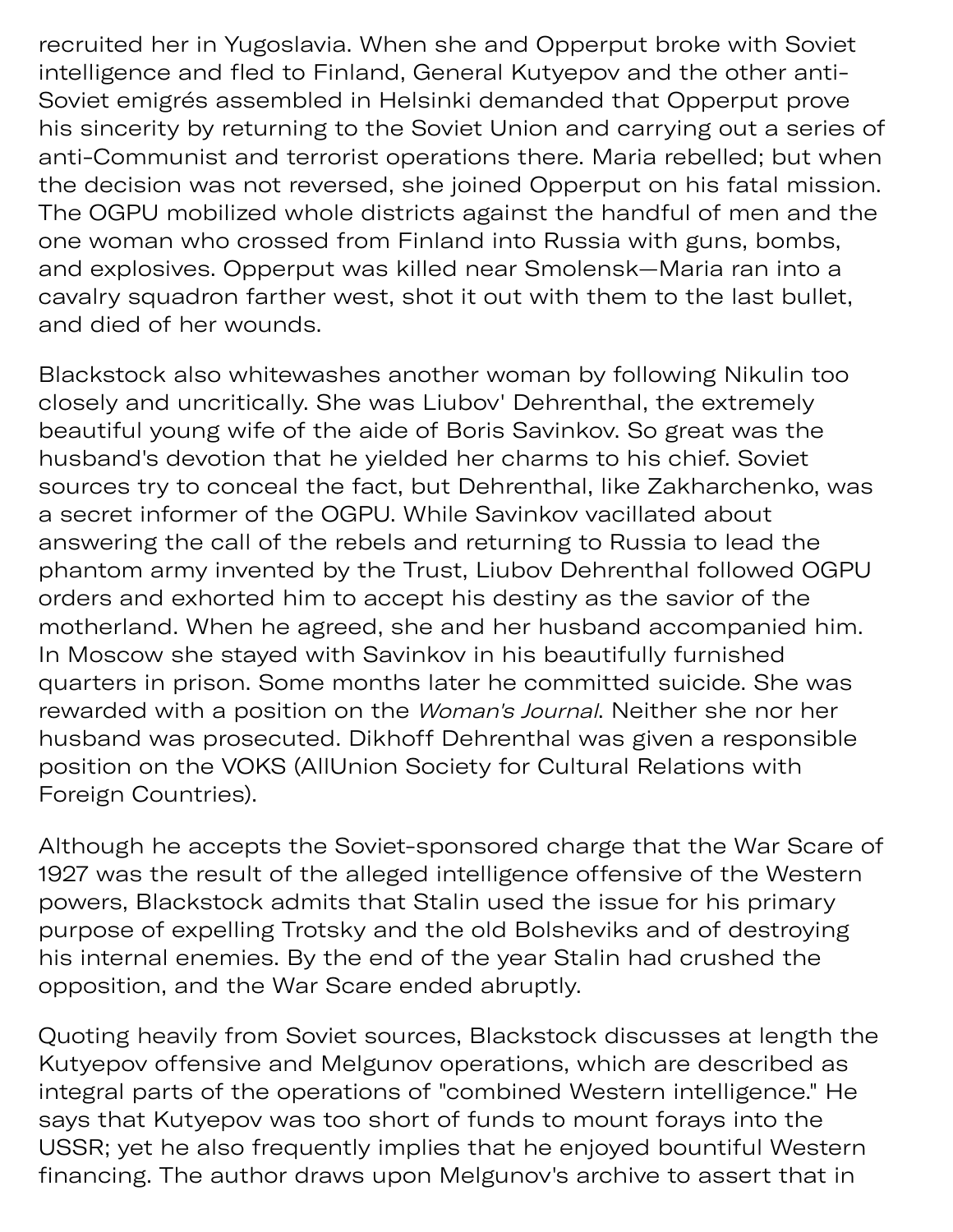1928 Melgunov had a budget of \$1,705,000 for anti-Soviet activities and had the sum of \$250,000 to finance terrorism. Blackstock bases these calculations on Melgunov's figures in francs and an exchange rate of four francs to the dollar, a rate that never existed. (In 1928 the rate of exchange was more like eighteen to one.)

The book also suffers because the writer has accepted at face value the fantasies and, at times, the mass hysteria of the emigrés. For instance, he reproduces verbatim a "plan to kill Stalin" written by one "N.M.," and winds up his comments on its feasibility by saying that he does not know whether it was ever tried or not. He seems not to grasp that the emigrés were completely disoriented by the bewildering defeat that the Trust had dealt them. Not even the wisest of them understood what had hit them. Seeking an explanation for Savinkov's ideological defection to Bolshevism at the time of his trial in Moscow, they began to invent absurd theories. One of these had it that Savinkov received from Trotsky and Kamenev an invitation to return to Russia and the promise that after undergoing a mock trial, he would be pardoned and given an important governmental post. In another version, also spun from moonlight, the OGPU investigators admitted to the arrested Savinkov that the Communist experiment was a dismal failure, yet appealed to him to help them fight the monarchists, claiming that they threatened the very existence of the Soviet regime. They were supposed to have promised Savinkov that if he embraced Sovietism at a public trial, his sentence would be quashed and his talents used in the struggle of the Communist Party against Zinoviev and the left opposition.

Such rumors spread among stunned and frustrated people. Between 1927 and the publication of Blackstock's book in 1969 more than forty years have passed, an interval long enough to permit historical perspective. But the author has not moved with the times. He concludes that "Savinkov, either before or after his return, had made some sort of deal with a faction of the OGPU and believed that he could continue his struggle inside the Soviet government as he had from without. The OGPU was a very large organization, and the experience of General Kutyepov and his agents indicates that there were factions that could have been played against each other within the larger framework of the struggle for Lenin's succession, which was then going on behind the scenes. ..." (p. 87) This quotation plainly shows that Blackstock does not understand the realities of the Soviet system and of power within that system. The OGPU was always subordinated to the dictator, the Secretary General of the party, and to him alone. Within it there never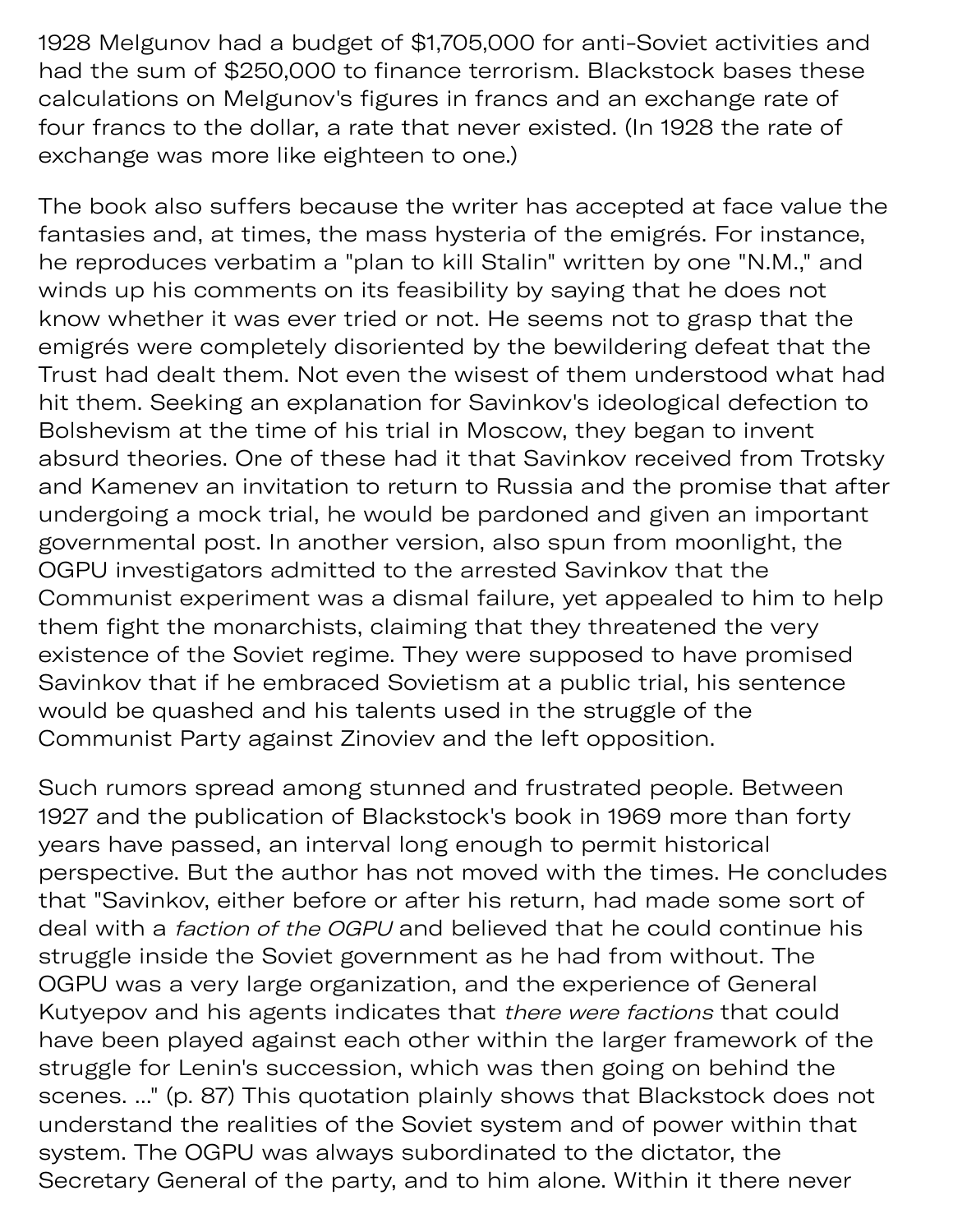were (and never could have been) factions fighting for rival candidates for supreme power. When Savinkov fell into the OGPU's trap, he was totally bankrupt, a pitiful and totally discredited politician whom foreign services had stopped financing. When he collaborated with the White Russians and the Poles his guerrillas left behind them in Belorussia and the Ukraine a train of destruction and executions. It makes no sense to hold that Savinkov's hard-headed captors would plan, or even pretend to plan, to use this wreck in an intra-party struggle for Lenin's successor.

 $y \in \mathcal{Y}$ 

Part Three of this book comes closest to accuracy. In it Blackstock describes in detail the OGPU's preparations for the kidnapping of General Kutyepov. The explanation of the roles of General Nikolai Skoblin and his wife, the singer Nadezhda Plevitskaya, is perhaps the best analysis to date of this precious pair, who worked among the tsarist emigrés while simultaneously serving the Soviets and the Nazis. The "Golden Age of Organized Mayhem," as the author calls this period, includes also an account of the kidnapping of General Miller. The chapters in this part of the book contain much that has been told by other writers (Orlov, Krivitsky, Besedovsky, Dewar, et al). But Blackstock has keenly noted the failure of the White Guards in exile to set up effective security measures against the OGPU or to weed out such suspected traitors as Skoblin and Plevitskaya, despite scores of warning signs, their notoriously suspect finances and associations, their past records, and their personalities.

Part Four, the last in the book, is the worst. Perhaps it would be too much to expect that an author who is not a Russian and who has no firsthand knowledge of Soviet bureaucracy could find his way through the maze of falsification that has been constructed around Marshal Tukhachevsky and other generals of the Red Army after their execution in June 1937.

This part of the book opens with a pro-Stalin version of events. Blackstock has it that Stalin began to make secret approaches to Hitler only after he had been unable to win French and English support for an alliance designed to put an end to the Nazi dictator's plans for expansion. Only after this failure did Stalin's policy of appeasement and his ambition for a working partnership with the Fuhrer take form. A whole chapter is devoted to the Soviet relations with Germany and Hitler as a prelude to the story of the long and laborious preparations for the purge of the leadership of the Red Army.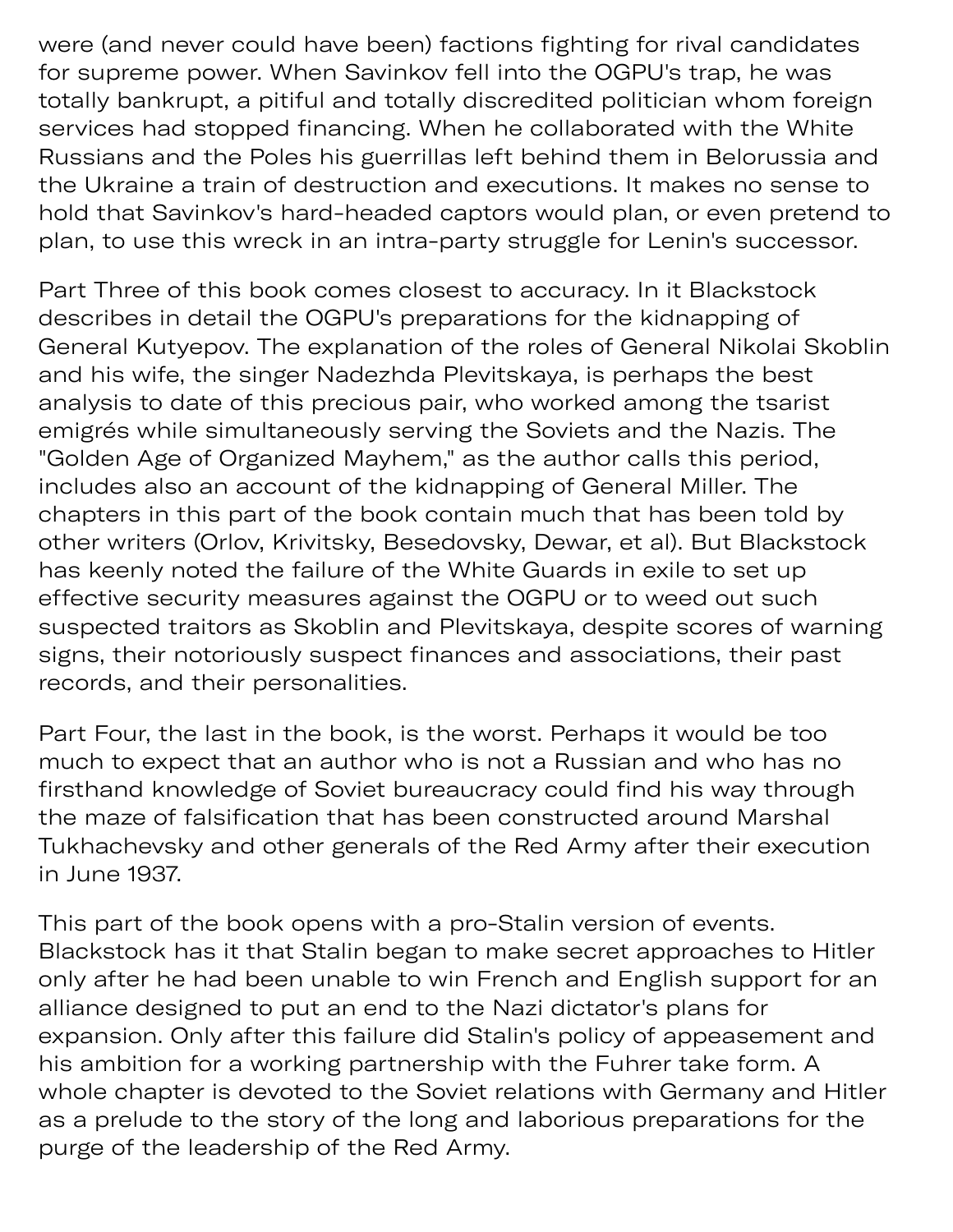Blackstock agrees with the view that the "Tukhachevsky plot" originated with Stalin himself, on whose behalf the NKVD launched an array of disinformation operations, first through gossip, then through documentary "evidence" channeled back to Stalin from reliable Western sources. The gossip was first spread in Paris in December 1936 by General Skoblin, who at that time was reporting to the chief of the Sicherheitsdienst (SD), Reinhard Heydrich. When it reached Hitler, he supposedly developed with Heydrich and Himmler the idea of forging papers that would "prove" treasonable contacts between certain Soviet generals and their German counterparts. When the German intelligence officer Otto Jahnke warned that Skoblin's report was disinformation, he was arrested; and Heydrich went ahead with the forgeries. Rumors about the alleged conspiracy against Stalin were then leaked so that they could be picked up by Czech intelligence and delivered to President Benes. He in turn passed the story to Leon Blum. Still another report supposedly reached Benes by the end of January 1937 from his ambassador in Berlin. This dispatch spoke of an "anti-Stalin plot in the USSR, Marshal Tukhachevsky, Rykov, and others." Benes is supposed to have passed to Stalin this deliberate leak from a high Nazi official. At the same time photocopies of the collection of the documents forged by the SD were transmitted through NKVD channels to Moscow, where the case against the generals was in preparation.

The proceedings of their trial have never been published. The general consensus at the time was that no trial of any kind was ever held. But nine months after the execution of the generals, some of the leading defendants in the third Moscow trial (Bukharin, Rykov, Krestinsky, Yagoda, Rosenholtz, and Grinko), who had confessed to treason, testified at the prompting of the state prosecutor that Marshal Tukhachevsky and his associates had been their accomplices. Stalin knew that the executioners were also waiting for Bukharin et al; he could feel reasonably sure that they could never recall their false testimony. In fact, had it not been for the dramatic revelations of Khrushchev in February 1956, history might have described the Red Generals as the traitors that Stalin wanted them to seem. His favorite security measure was the well-executed judicial frame-up, followed by the liquidation of witnesses.

Thus Blackstock is right in attributing to Stalin himself the first layer of falsification in this famous case. The second layer, however, was added after Tukhachevsky and his associates had been killed. This lie was the invention of petty and irresponsible minds seeking sensationalism.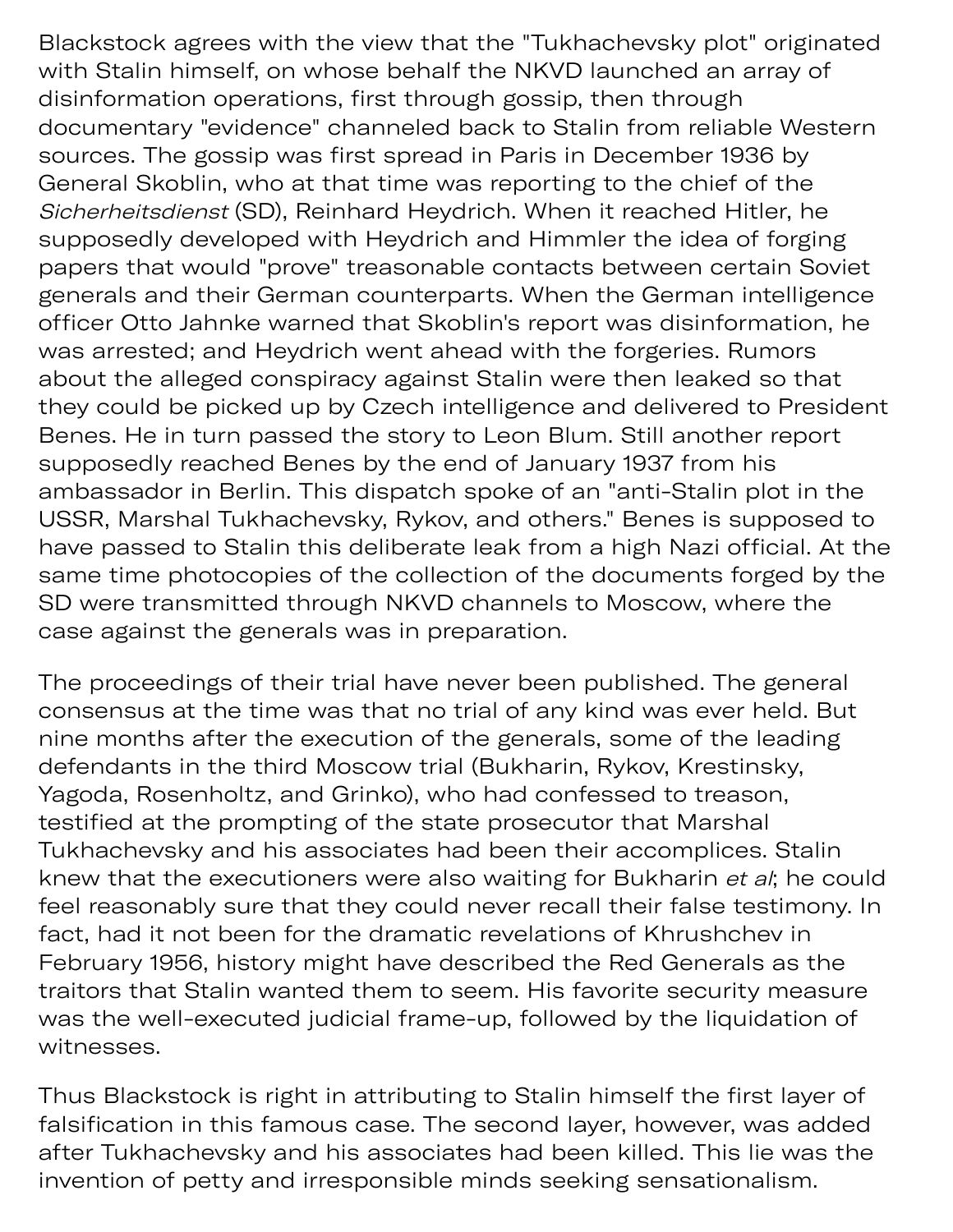These writers of detective thrillers saw their chance when certain unscrupulous Nazis decided to grab the credit for a great coup by claiming that they had turned the generals into German spies. According to the legend that then emerged, Stalin feared that the world would not believe his charges. Therefore he decided to obtain documentary proof of espionage and treason from the SD itself. So he permitted the NKVD to instruct Skoblin to tell Heydrich that the Soviets had discovered a plot. Heydrich reported to Hitler, whose choices were to do nothing, help Tukhachevsky overthrow Stalin, or betray the general to the dictator.

The story is patently implausible. Would Stalin, contemplating the destruction of the leadership of the Red Army, direct that Hitler be told of the concocted plot in the nebulous hope that for some reason the Nazis would provide him with forged proof?

The legend has a number of variants. The documents are supposed to have reached the Soviets through Skoblin, through Benes, through a friend of Benes, etc. One version has it that the Russians paid 50,000 marks for them. Another says, "Stalin asked what price we had set on the material. Neither Hitler nor Heydrich had considered that there would be any financial prospects in the affair. However, to preserve appearances, Heydrich asked for three million gold rubles—which Stalin's emissary, after no more than a cursory examination of the documents, paid at once."<sup>2</sup>

The fable of the forged documents first appeared in a book<sup>3</sup> by Walter Krivitsky, an NKVD officer who defected to the West. The fact is that forgeries are vulnerable to scientific analysis, and Stalin understood that they can become liabilities. Certainly not a single forged document was introduced by Stalin and his aides into the voluminous files of the three famous Moscow trials of 1936-1938. And no German originals or copies were, or have been, found in the voluminous archives of the Reich by the Allies entering Berlin. But Blackstock buys the legend completely. "The charges," he writes, "were supported by evidence from two sources, the internally prepared NKVD dossiers and the forged German documents. ... The accused angrily denied the charges, but the documentary evidence was so convincing that Stalin never lost the confidence of those officers who survived the military purge which followed." (p. 338). And in summarizing the event, he says, "Viewed as a disinformation operation or provocation, the Tukhachevsky affair was certainly one of the most successful in modern history. It represented a major NKVD achievement, far exceeding reasonable results in comparable operations.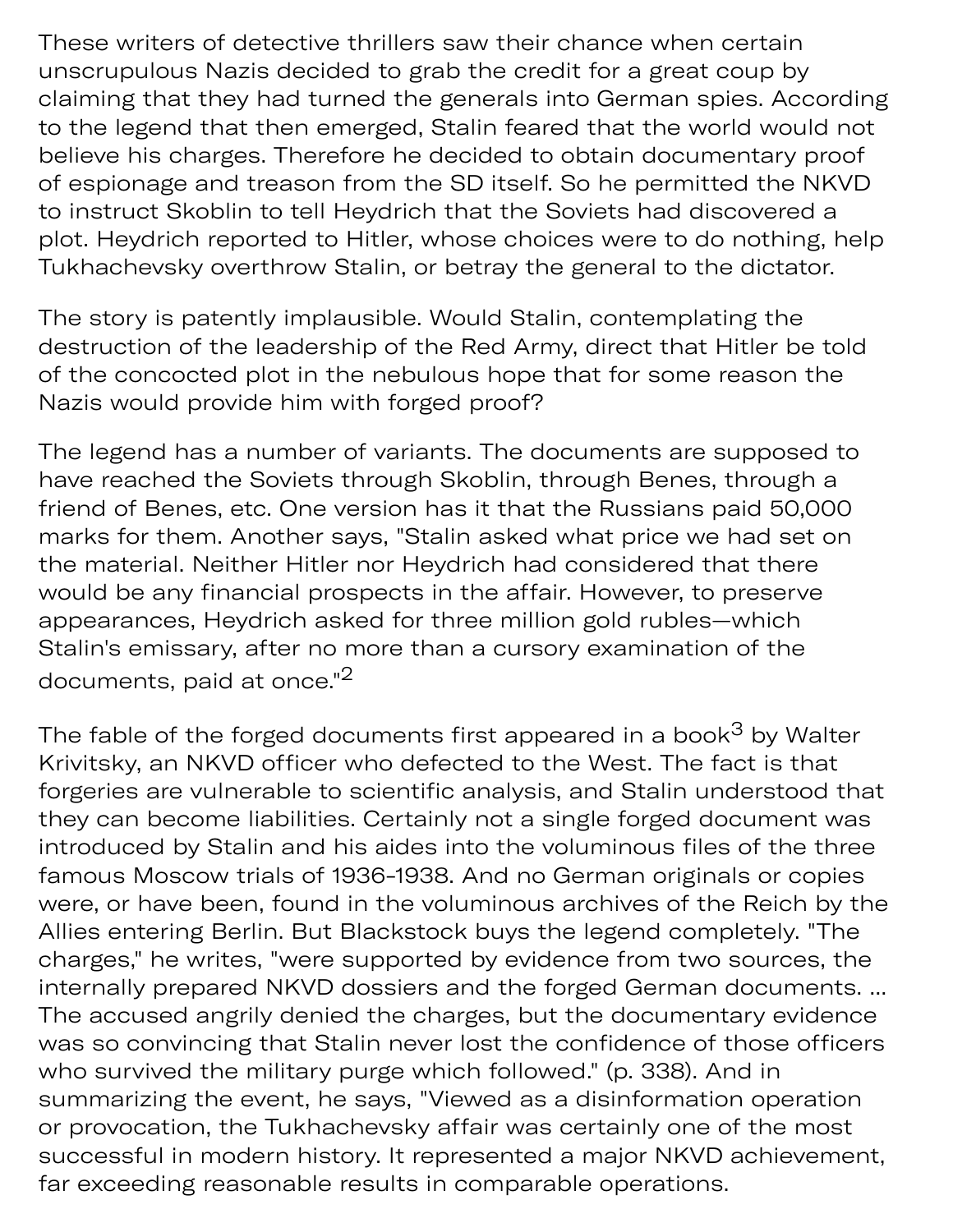Nevertheless, Artuzov, $4$  the brilliant head of the foreign department and his aides soon perished in the purge themselves." (p. 339).

There are some other mistakes and distortions that merit brief mention. On page 221 the author discusses a sensational article by V. Bu rtsev, an article allegedly based on information obtained by him from one Fekhner, the OGPU Resident in Europe. Fekhner allegedly admitted that he had taken part in the kidnapping of General Kutyepov. To the best of our knowledge, however, there never was a Soviet Resident named Fekhner. On page 224 and at other points Blackstock says that Lev Helfand, the Second Secretary of the Soviet Embassy in Paris, was the OGPU Resident in France and that his assistant was Yanovich. It was in fact Yanovich who was the Resident. Helfand never had anything to do with the OGPU.<sup>5</sup> To illustrate how much Stalin wanted to impress Hitler with the quality of the Soviet Air Force, Blackstock asserts (p. 297) that ". . . during the Spanish Civil War the latest Soviet fighter planes were permitted to fall by 'mistake' into German hands." The author sources this statement to Alexander Orlov's Handbook of Intelligence and Guerrilla Warfare.<sup>6</sup> A check has shown, however, that Orlov did not make such a statement. He simply mentions that two Soviet fighter planes landed on an enemy air strip behind the Madrid sector as a result of an error in navigation. (p. 22). In fact, Soviet disinformation was employed in an action designed to impress the Germans with the quality of the air force of the USSR, but not as Blackstock says it was. On page 298 the author says that Kandelaki, the head of a Soviet Trade Delegation, ". . . left for Moscow accompanied by Friedrichson of the NKVD to report to Stalin." Again he is wrong. We know that Friedrichson served in the Soviet Trade Delegation in Berlin for some eight years, but he had nothing to do with the NKVD.

Through the years a body of literature, both articles and books about Soviet intelligence in general and the Tukhachevsky case in particular, has mushroomed. Soviet publications are slanted as part of the Communists' endless rewriting of history. Western authors like Blackstock tend to pile up and adopt uncritically as much as possible from what has been published before, in the East and the West. A characteristic example is The Soviet High Command by John Erickson, from which Blackstock has borrowed as profusely and recklessly as Erickson borrowed from others.

By now it will have been recognized that The Secret Road to World War II covers the same ground as that traversed by the pseudonymous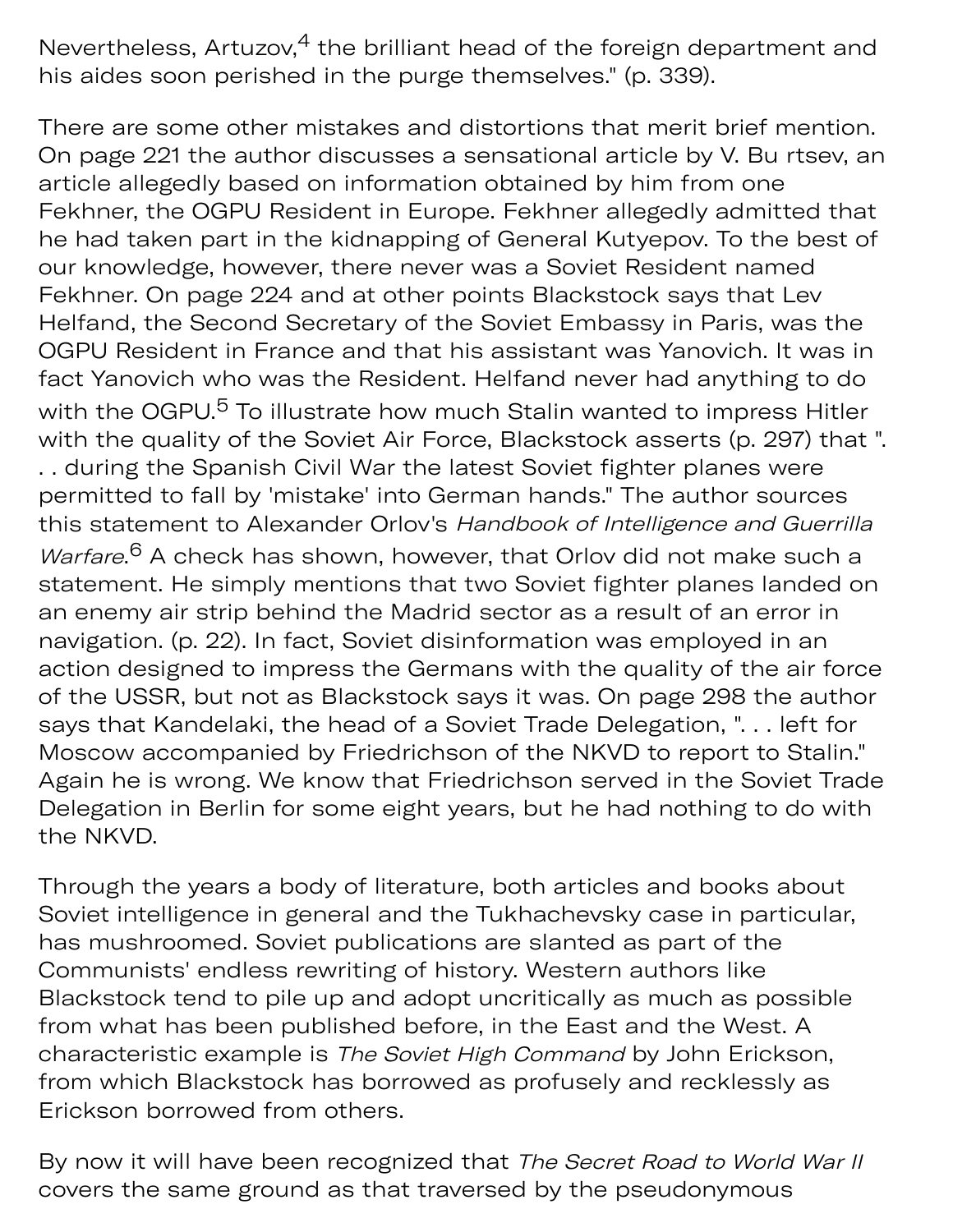Geoffrey Bailey in *The Conspirators*.<sup>7</sup> But Blackstock has not written an authoritative or even an accurate book. His undiscerning eclecticism has resulted not in a factual record of Soviet disinformation but in its perpetuation. Our understanding of the philosophy and methods of Soviet deception is confused, not enhanced, by an account which depicts the Cheka-OGPU-NKVD as ten feet tall, the Western services as pygmies, and the anti-Soviet emigration as the victim of both.

## **BIBLIOGRAPHY**

1 Vasiliy Ardamatsky, Vozrrmezdiye (Retribution), Neva Nos. 8-11 (August-November 1967). This material emerged later as a book. Extensive, accurate, and in many instances hitherto unpublished OGPU documentation is appended to each chapter.

2 The Labyrinth, Walter Schellenberg, New York, 1957, p. 27.

3 In Stalin's Secret Service, 1939, pp. 239-240.

4 In fact, Artuzov had nothing to do with the Tukhachevsky affair. At the end of 1933 he had been transferred from the Foreign Department of the NKVD as a special aide (Osoboupolnomochenny) to Yagoda, then Chief of the Commissariat. In 1935 he was removed from the NKVD altogether and appointed deputy to Ian Berzin, Chief of the Fourth Department of the Red Army. Blackstock compounded this error by mistakenly assuming that Arthur Artuzov and Abram Slutsky were identical. He writes, "Under the talented direction of Artuzov (Abram Slutsky)" (p. 195) and " ... suddenly a courier arrived from Spain with an urgent message on microfilm from A. A. Slutsky (Artuzov) ... " (p. 239) Actually Slutsky succeeded Artuzov in the NKVD's Foreign Department in 1935 and headed it until February 1938. That the names are those of two different men is documentable even from data in the public domain. Either Blackstock was duped by his sources or he sought to strengthen his erroneous view of the Tukhachevsky case. Blackstock is similarly confused when he writes (p. 94) that " ... Starov was in fact OGPU Commissar Pillar." He was not; the two were different people.

5 Helfand, a regular Soviet Foreign service employee, defected to the US